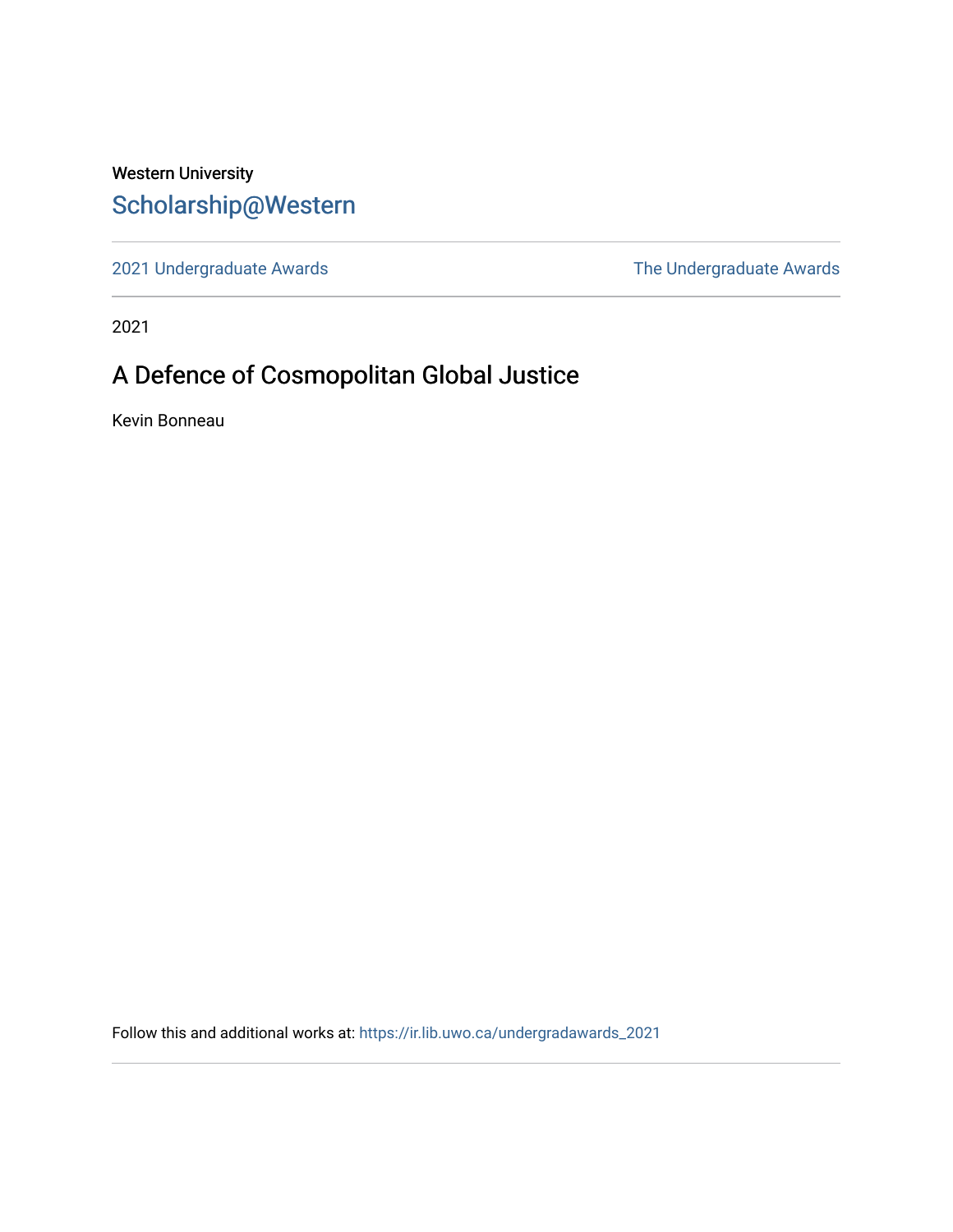# **A Defence of Cosmopolitan Global Justice**

# **Abstract:**

Constructing a theory of global socioeconomic justice presents both conceptual and normative challenges. Should one strive for the uncompromising moral and humanitarian ideal of equality, or do the difficulties of international governance demand a more pragmatic understanding of justice? In "The Problem of Global Justice", Thomas Nagel defends what he calls the political conception of global justice. Nagel's account holds that socioeconomic justice only exists within states, not between them. From this it follows that developed states do nothing unjust when they decline to transfer wealth to developing states. While Nagel's account has some initial appeal, I find cosmopolitanism to be a far more compelling account of global socioeconomic justice. My defence has three parts. First, I argue that Nagel misunderstands the relationship between justice and sovereignty under cosmopolitanism. I then demonstrate that, properly understood, cosmopolitanism can justify limiting the scope of socioeconomic justice to state borders through the right of self-determination. I conclude by highlighting that cosmopolitanism can not only limit socioeconomic justice in the same way Nagel's political conception can, but that it can do so with a clearer rationale and greater applicability to reality.

## **Word Count:** 5347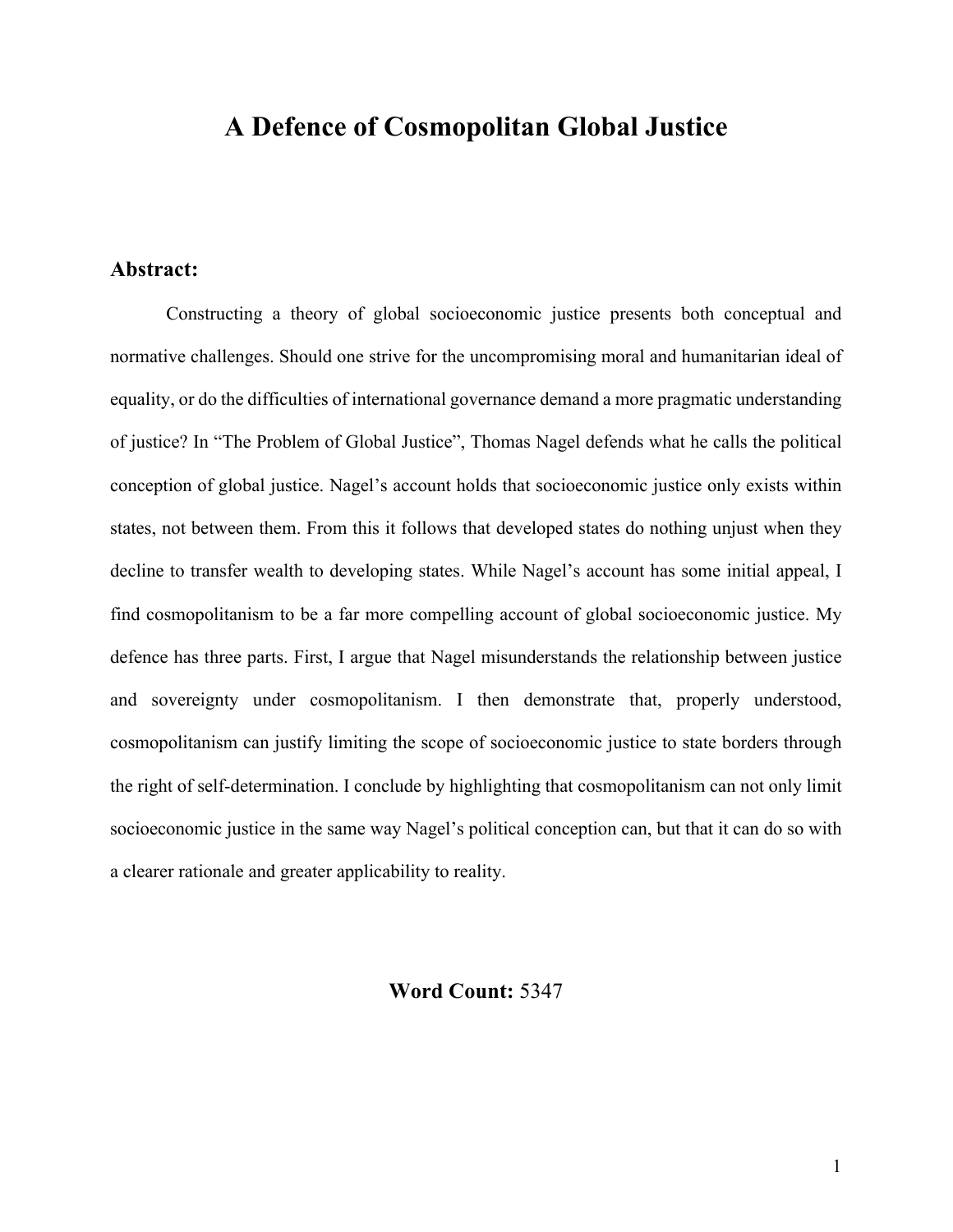### **Introduction:**

One of the most pressing current problems facing humanity concerns what duties, if any, states and citizens in the Global North owe to states and citizens in the Global South. Is there an obligation to transfer or distribute resources from the wealthy to the less well off? If so, what theory might explain or account for such a duty? In "The Problem of Global Justice" Thomas Nagel considers how one might understand socioeconomic justice on a global scale. Beginning with fundamental questions regarding the relationship between justice and sovereignty, Nagel presents two possible accounts of global socioeconomic justice, which he calls cosmopolitanism and the political conception. After briefly explaining both, Nagel defends a version of the political conception, one that centres relations of justice on citizenship and on the role of citizens in the state. Of particular importance to Nagel's account are the limits that citizenship imposes on claims of socioeconomic justice. However, despite the reasons Nagel gives for his version of the political conception, I find cosmopolitanism to be a far more compelling theory of global justice, and in this paper I will try to explain why. In Part I of the paper, I will provide a brief account of Nagel's work, and summarize some crucial claims he makes regarding justice and provide a full description of his version of the political conception. In Part II, I will provide my critique of Nagel's work, pointing out the problems his theory encounters and providing an explanation as to why I find cosmopolitanism more persuasive. More specifically, the second half of my paper will establish that cosmopolitanism can not only limit socioeconomic justice in the same way Nagel's political conception can, but also does so with a clearer rationale and greater applicability to reality.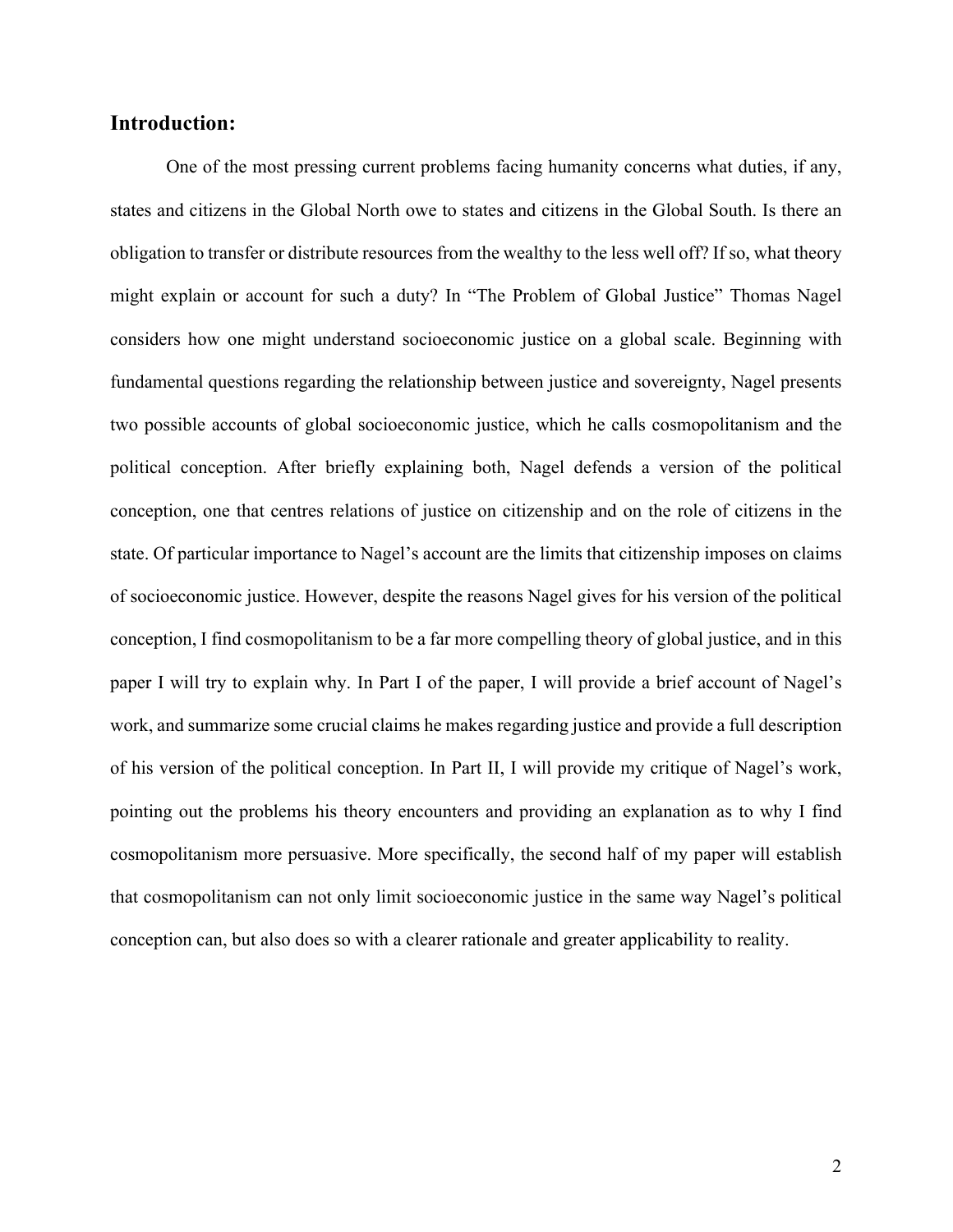# Part I — A Summary of Nagel

#### **A) Justice & Sovereignty**

Nagel begins by focusing his attention on two concepts he believes are crucial for understanding justice on a global scale: "the relation between justice and sovereignty, and the scope and limits of equality as a demand of justice".<sup>1</sup> Beginning with the relationship between justice and sovereignty, Nagel claims that "[separate] individuals, however attached to [justice], have no motive … to conform to [institutions of justice] on their own, without the assurance that their conduct will in fact be part of a reliable and effective system". <sup>2</sup> Nagel claims that such assurance can only arise "through some form of law, with centralized authority to determine the rules and a centralized monopoly of the power of enforcement<sup>33</sup>; in other words, only through the institutions of a sovereign political state. Consequently, Nagel believes that "[it] is only the operation of [a sovereign state's institutions] that one can judge to be just or unjust".<sup>4</sup> In short: Nagel's claim here is that only the institutions of a sovereign state can be considered just or unjust. This means that there can be no question of justice outside the territorial or political borders of a state; equivalently, that sovereignty is required to create institutions of justice.

#### **B) Cosmopolitanism & The Political Conception**

Having articulated his view about the relation between justice and sovereignty, Nagel then turns to his second point of focus, namely "the scope and limits of equality as a demand of justice".<sup>5</sup> The question he seeks to answer is "how to respond to world inequality in general from the point

<sup>&</sup>lt;sup>1</sup> Thomas Nagel, "The Problem of Global Justice" (2005) 33:2 Phil. & Pub. Aff. 113-147 at 114.

<sup>2</sup> *Ibid* at 116.

<sup>3</sup> *Ibid* at 116.

<sup>4</sup> *Ibid* at 116.

<sup>5</sup> *Ibid* at 114.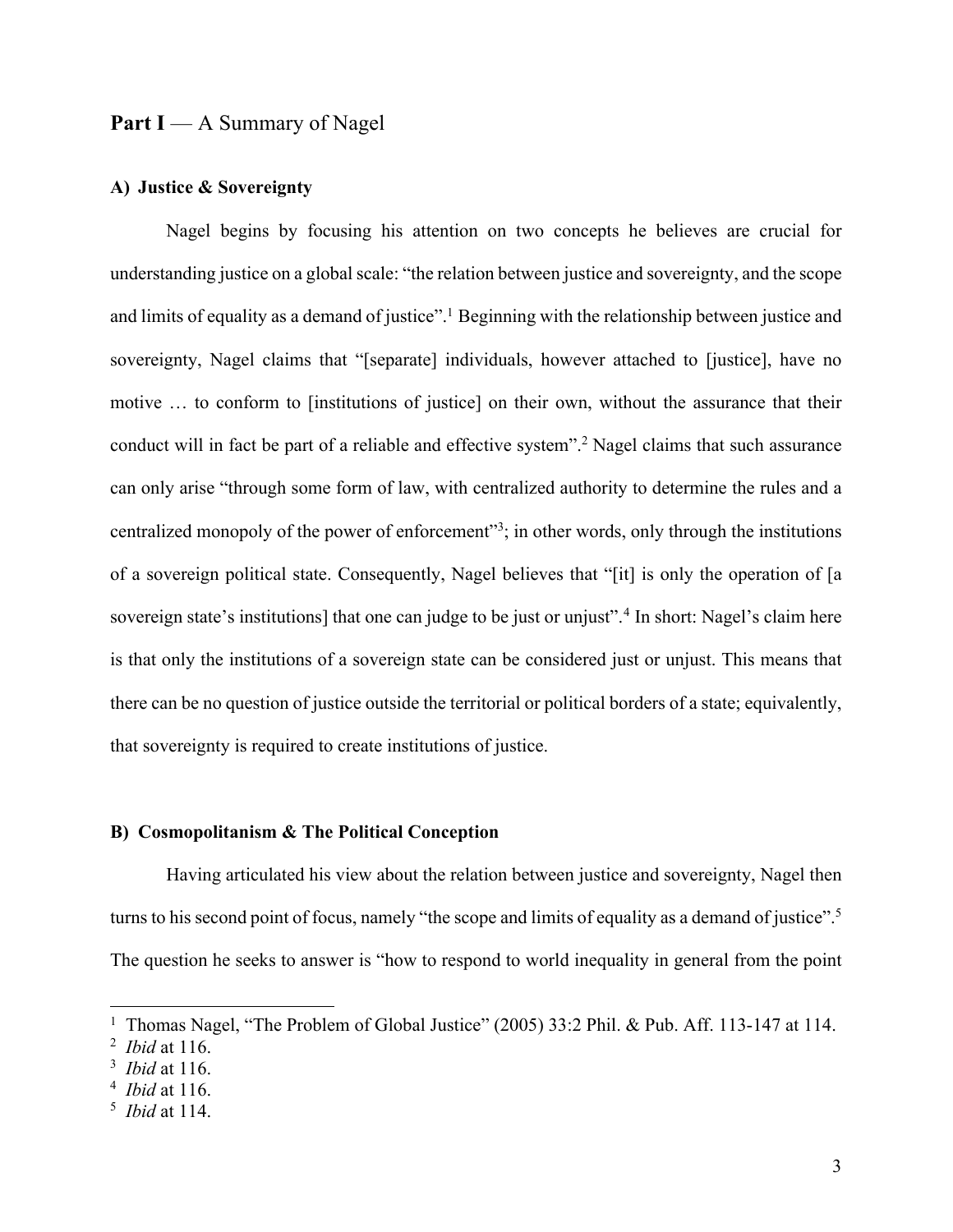of view of justice and injustice rather than humanity alone". <sup>6</sup> Nagel recognizes, however, that the answer to this question will depend heavily on how one conceptualizes the relationship between justice and the institutions made possible by sovereign authority. <sup>7</sup> To address this, Nagel outlines two conceptions of justice: cosmopolitanism and the political conception.

Cosmopolitanism conceives of justice and its associated obligations as entirely independent from the institutions created to implement it. Under this conception, "the demands of justice derive from an equal concern or a duty of fairness that we owe in principle to all our fellow human beings...".<sup>8</sup>Additionally, "...the moral basis for the requirements of justice ... is universal in scope...".<sup>9</sup> Cosmopolitan justice is derived from a universal moral duty, making its existence independent from the institutions created to espouse it. Institutions of justice are merely instruments by which we can fulfill our duties owed through justice.<sup>10</sup> With a universal scope, cosmopolitan global justice would require a worldwide system of institutions to realize universal standards of fairness. Since such a system would, in his view, necessarily require global sovereignty, Nagel concludes that the existence of multiple sovereign states is a problematic obstacle to global justice under the cosmopolitan view. 11

The political conception, on the other hand, understands justice as dependent on the institutions created to implement it. According to the political conception, it is through the exercise of sovereign power that states impose upon their citizens "a duty of justice toward one another through the legal, social, and economic institutions that sovereign power makes possible". <sup>12</sup>

- <sup>8</sup> *Ibid* at 119.
- 9 *Ibid* at 119.
- <sup>10</sup> *Ibid* at 119.
- <sup>11</sup> *Ibid* at 119.

<sup>6</sup> Nagel, *supra* note 1 at 119.

<sup>7</sup> *Ibid* at 119.

<sup>12</sup> *Ibid* at 121.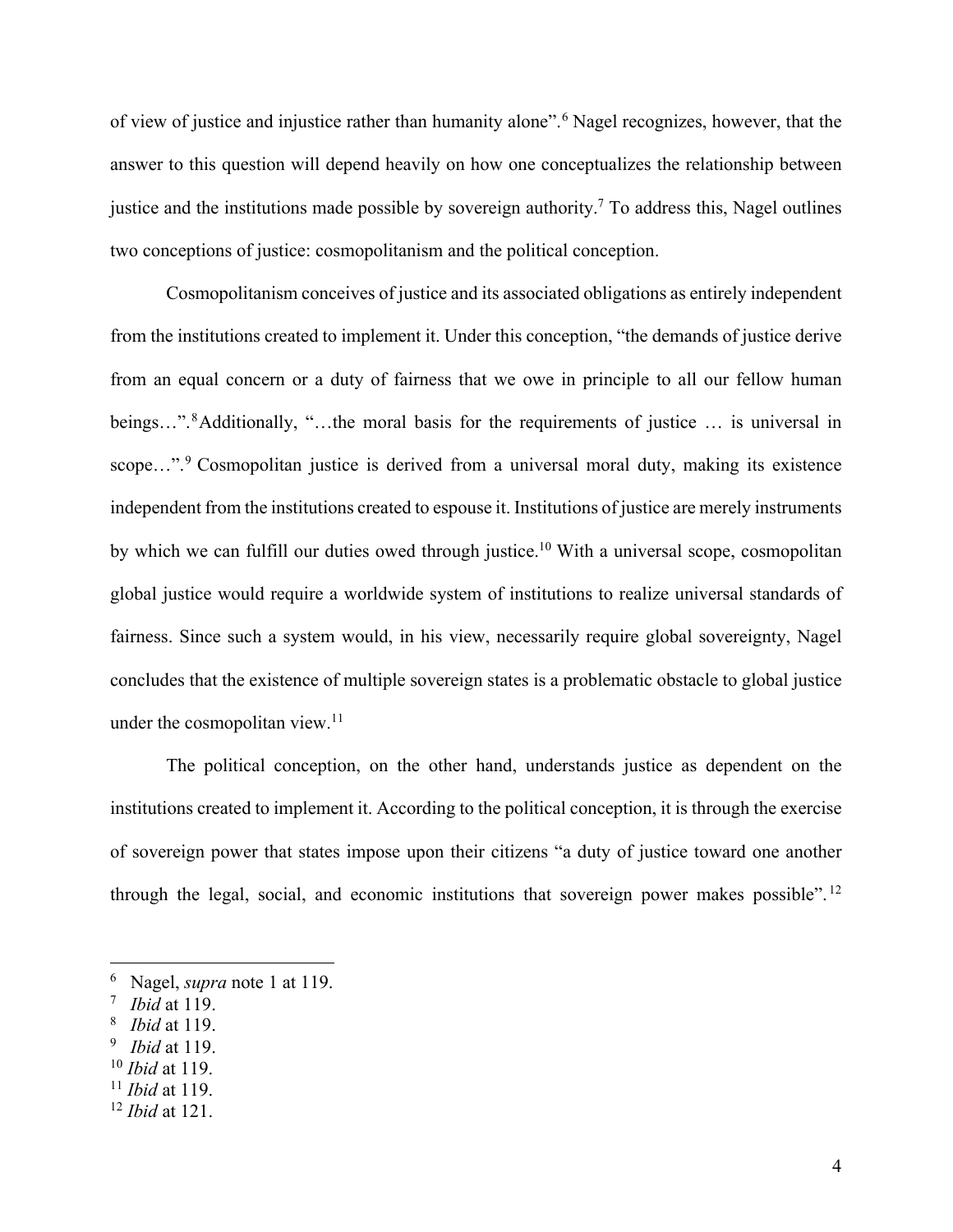Consequently, it is because of this connection between justice and sovereignty that "[the] full standards of justice ... apply only within the boundaries of a sovereign state...".<sup>13</sup> In other words, justice only exists within states, and is an associative obligation owed between citizens. Nagel also clarifies that, though obligations of justice arise from the special relationship shared by those under a sovereign power, one is not obligated to extend this relation to others.<sup>14</sup> In fact, Nagel asserts that one would be free to actively avoid extending these relations to avoid incurring further obligations of justice. <sup>15</sup> Unlike cosmopolitanism, the political conception finds no issue with the lack of justice on a global scale as justice only exists within states, not between them. Like cosmopolitanism, the political conception would view a worldwide system of institutions under a global sovereign as global justice, since making the world one sovereign state mean everyone is a citizen and ensure relations of justice for all.

#### **C) Nagel's Political Conception**

Having established the general basis of the political conception, Nagel elucidates the version of it he finds most plausible. In doing so, he addresses three major questions faced by the political conception: (1) how can one justify restricting the scope of justice to the borders of the state; (2) why state citizenship, an arbitrary trait, should dictate the scope of justice; and (3) whether there is an obligation to extend relations of citizenship to those currently excluded from those relations.

Recall that, according to the political conception, justice is a duty imposed on citizens through the exercise of sovereign power of a state. Beginning with the question of why justice only

<sup>13</sup> Nagel, *supra* note 1 at 121-122.

<sup>14</sup> *Ibid* at 121.

<sup>15</sup> *Ibid* at 121.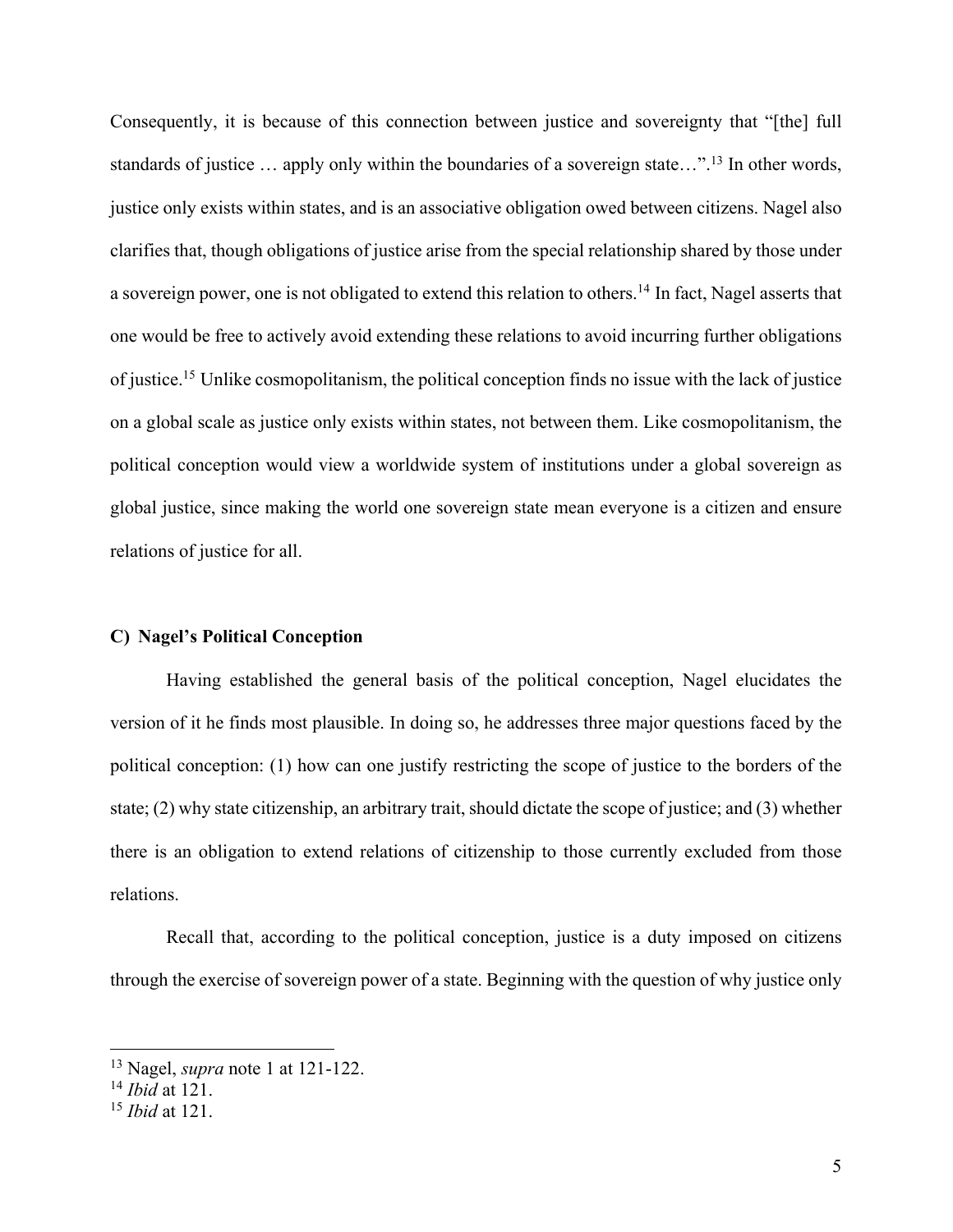applies within the state, Nagel provides the following answer: "[Justice] depends on positive rights that we do not have against all other persons or groups, rights that arise only because we are joined together ... in a political society under strong centralized control".<sup>16</sup> This explains the limited scope of the right to justice, as "[it] is only from such a system, *and from our fellow members* through its institutions, that we can claim a right to … the amelioration … of unfairness in the distribution of social and economic goods".<sup>17</sup> As it is based on positive rights held against fellow citizens, justice is thus contained exclusively within the state.

While this explanation does provide a method of limiting the scope of justice, it contains a paradox, which Nagel readily acknowledges: "What is interesting and somewhat surprising about [citizenship] is that such co-membership is itself arbitrary, so an arbitrary distinction is responsible for the scope of the presumption against arbitrariness".<sup>18</sup> Citizenship is an arbitrary trait, yet the political conception views citizenship as the determinant for who is entitled to protection against arbitrary inequalities; who has rights to justice. This begs the question of why citizenship, an arbitrary trait, determines the scope for the prohibition against arbitrary inequalities. Recognizing this problem, Nagel identifies what he takes to be the unique element of citizenship that distinguishes it from other arbitrary traits, namely the fact that "we are both putative joint authors of the coercively imposed system, and subject to its norms, … creates the special presumption against arbitrary inequalities in our treatment by the system".<sup>19</sup> Exactly how citizens are authors of their state institutions will be discussed later in my critique. For now, it is suffice to say that this authorship, in tandem with being subject to state institutions, is what allows citizens, and only citizens, to make demands of equality against the state, "and those exceptional demands bring with

<sup>16</sup> Nagel, *supra* note 1 at 127.

<sup>17</sup> *Ibid* at 127 [emphasis added].

<sup>18</sup> *Ibid* at 128.

<sup>19</sup> *Ibid* at 128-129.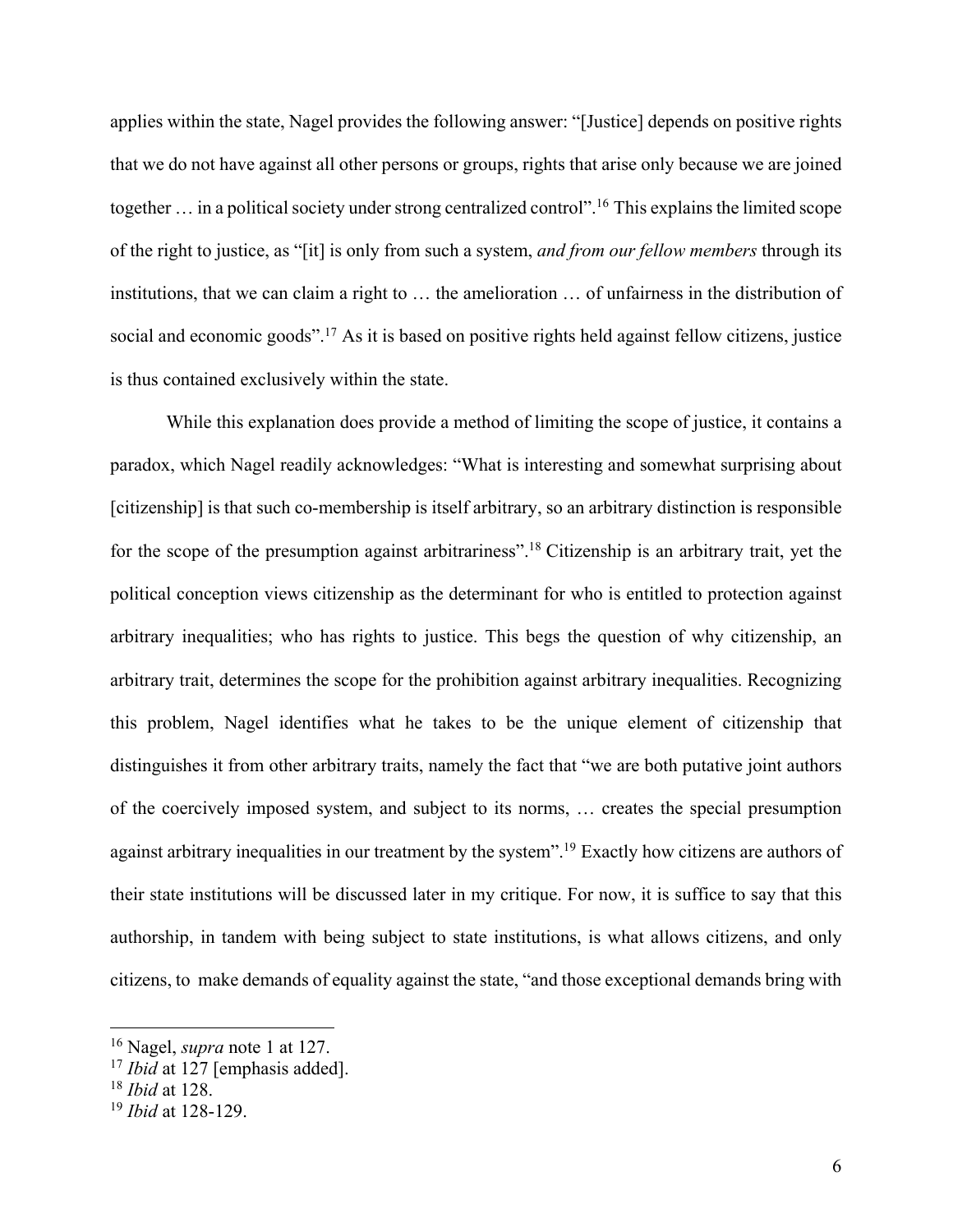them ... the positive obligations of justice".<sup>20</sup> It is these twin roles of author and subject that make citizenship a suitable limit on the scope of justice.

The last issue Nagel addresses with respect to the political conception is whether there exists any obligation to extend the relations of citizenship to those outsides one's borders. To begin, Nagel recognizes that, while relations of justice are contingent on citizenship, "there are also noncontingent, universal relations in which we stand to everyone..."<sup>21</sup> These universal relations are what Nagel refers to as "minimal humanitarian morality" which "governs our relation to all other persons". <sup>22</sup> Nagel believes this universal relation only requires us "to pursue our ends within boundaries that leave [non-citizens] free to pursue theirs, and to relieve them from extreme threats and obstacles to such freedom..."<sup>23</sup> More specifically, while humanitarian morality does create a 'right to justice', which is "the right that the society one lives in be justly governed"24, this right does not obligate others to extend relations of citizenship. As Nagel eloquently puts it: "[everyone] may have the right to live in a just society, but we do not have an obligation to live in a just society with everyone".<sup>25</sup> Thus, this minimal humanitarian morality creates no obligation to extend relations of citizenship to those outside the state.

#### **D) Executive Summary**

Before moving on to critiques, it is helpful to summarize Nagel's account thus far. Rejecting the universal moral principles of cosmopolitanism, Nagel's account of the political conception of global justice cites the relations of citizenship as the basis for justice. Defending this choice, Nagel

<sup>20</sup> Nagel, *supra* note 1 at 130.

<sup>21</sup> *Ibid* at 131.

<sup>22</sup> *Ibid* at 131.

<sup>23</sup> *Ibid* at 131.

<sup>24</sup> *Ibid* at 132.

<sup>25</sup> *Ibid* at 132.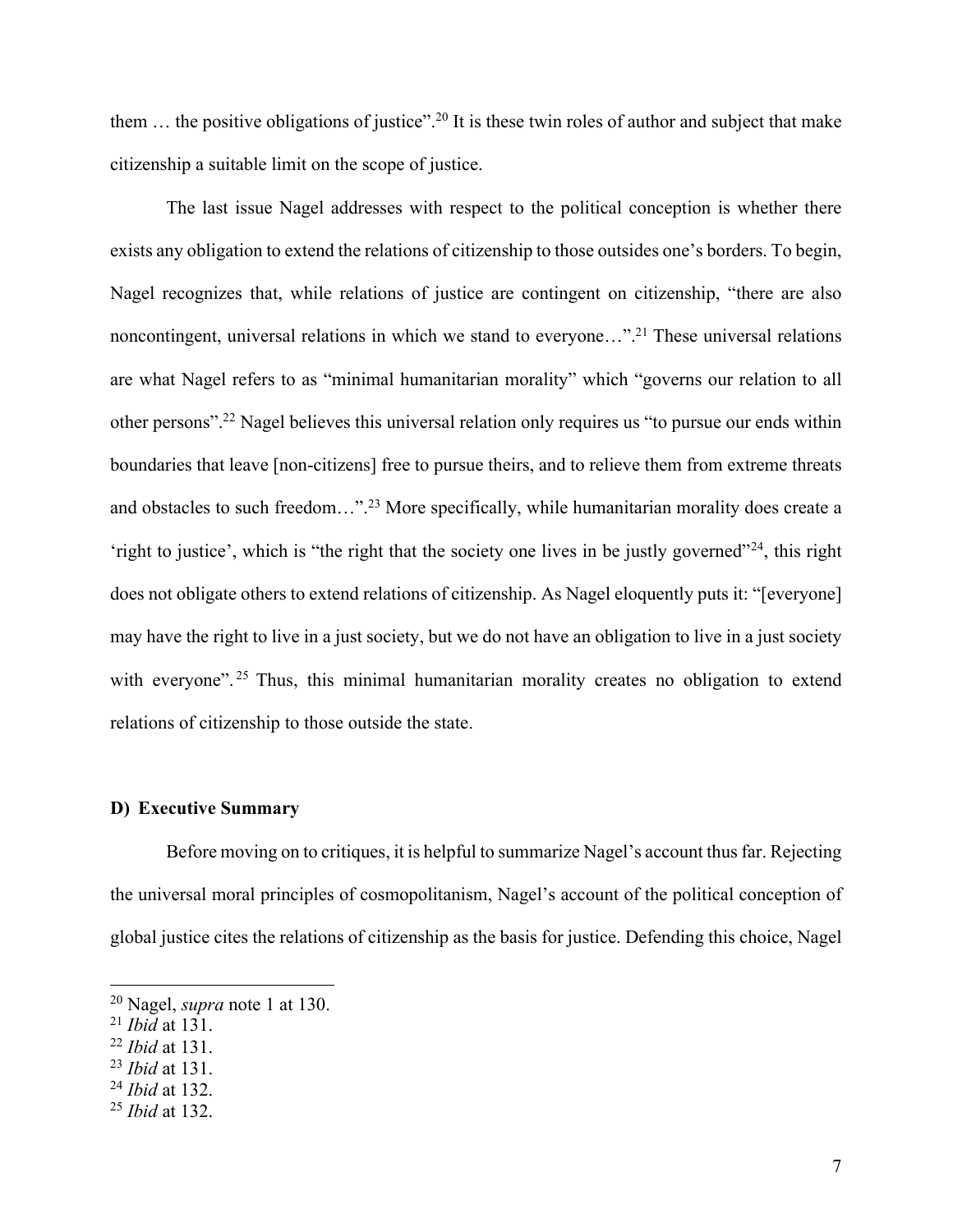asserts that the dual roles associated with citizenship, being both author of, and subject to, the institutions of the state, make it appropriate as a basis for justice. Lastly, while the political conception recognizes a minimal humanitarian morality, Nagel asserts that this morality does not obligate one to enter into relations of citizenship with those outside their state. As such, justice exists exclusively within the borders of the state and only between citizens.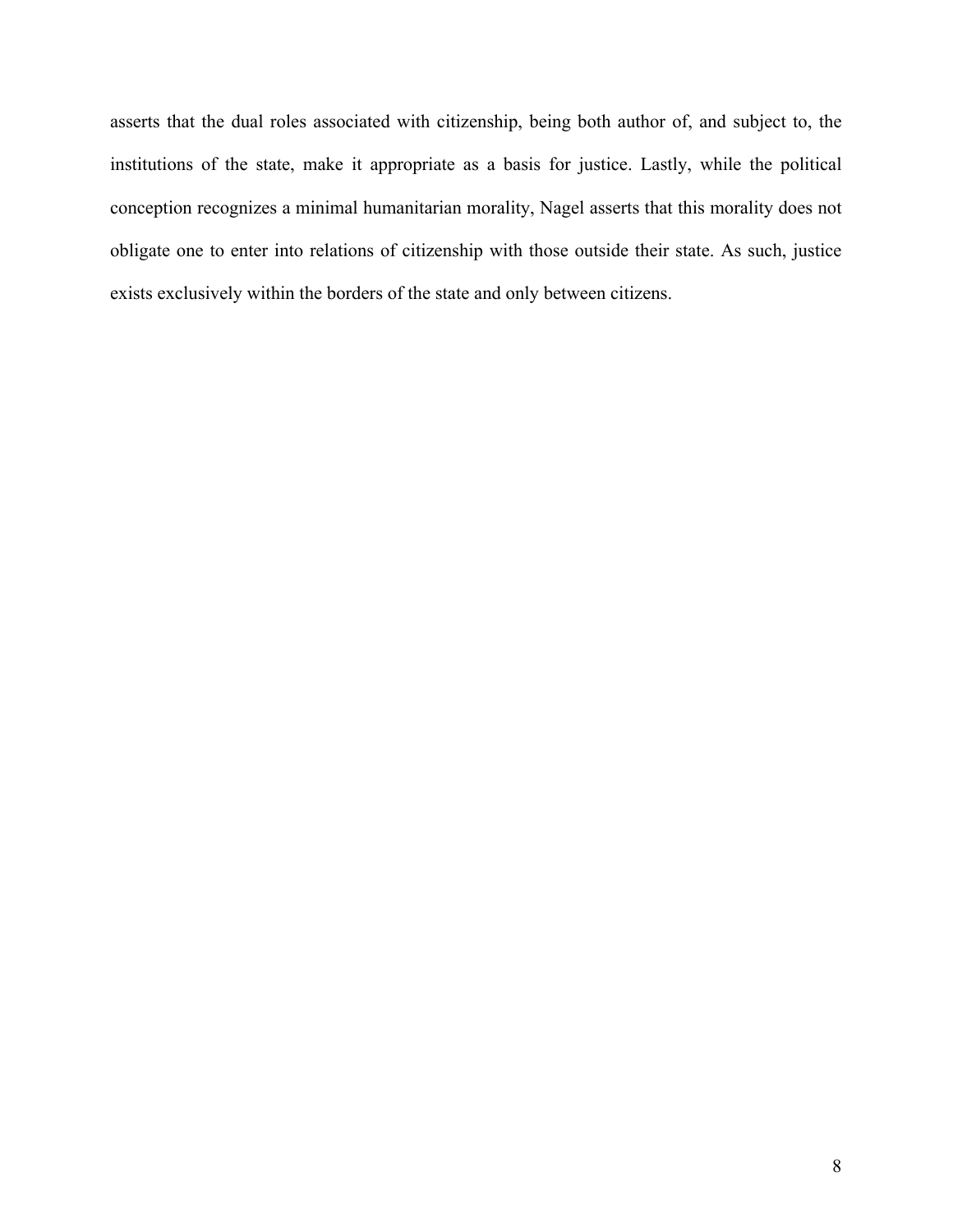# **Part II** — A Critique of Nagel & Defence of Cosmopolitanism

Having described Nagel's version of the political conception, the rest of my paper will be dedicated to my critique of his position and my defence of cosmopolitanism. My goal is to demonstrate that cosmopolitanism is a superior theory to Nagel's political conception. This will be done in three stages. First, I will criticize Nagel's claim that only sovereign institutions can be viewed as just or unjust, arguing instead that, under cosmopolitanism, the standards of justice apply universally. Recognizing that a significant draw of Nagel's theory is how it restricts the scope of justice to state borders, the second part of my argument will demonstrate that this restricted scope can be similarly justified through cosmopolitanism. The third and final part of my argument will involve a comparison of Nagel's political conception and cosmopolitanism to demonstrate that the latter is superior in both theory and practice.

#### **A) Justice & Sovereignty under Cosmopolitanism**

Nagel claims early in his paper that "[it] is only the operation of [a sovereign state's institutions] that one can judge to be just or unjust".<sup>26</sup> While this claim may make sense if one adopts the political conception, it is inaccurate under the cosmopolitan view. Under cosmopolitanism, justice is founded on the universal duty of fairness owed to all individuals.<sup>27</sup> Consequently, the standards of justice are derived from the same duty of fairness and apply universally. Any institution that purports to fulfill the demands of justice can be evaluated by the standards of justice, independent of whether a sovereign authority enforces it. Now, Nagel is quite right that institutions of justice are far less effective without the assurance of conformity that

<sup>26</sup> Nagel, *supra* note 1 at 116.

<sup>27</sup> *Ibid* at 119.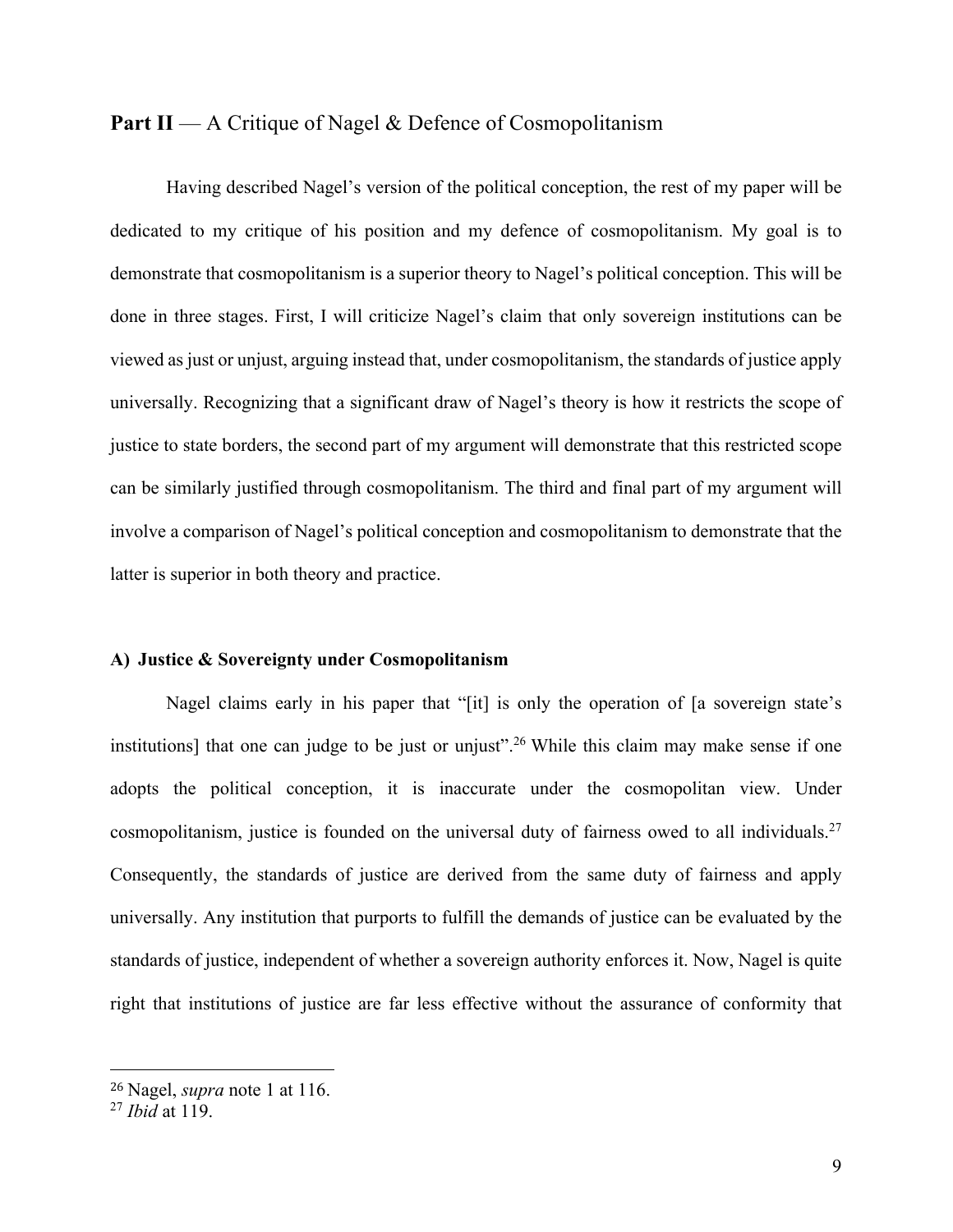sovereignty provides, but this does not exclude them from the application of the standards of justice. Ineffective fulfillment of justice is fulfillment of justice nonetheless, and any institution purporting to do so is subject to standards of justice according to cosmopolitanism.

Nagel's main argument for why only sovereign institutions engage standards of justice is that "[separate] individuals, however attached to [justice], have *no motive* … to conform to [institutions of justice] on their own, without the assurance that their conduct will in fact be part of a reliable and effective system".<sup>28</sup> To rephrase this claim, Nagel is arguing that, unless there is a guarantee of enforcement and conformity by all other members, one has no motive to participate in an institution seeking to fulfill the demands of justice. I disagree. Under cosmopolitanism, the duty of fairness requires each person to fulfill the demands of justice as best they can. If an institution with no guarantee of unanimous conformity is the only way they can attempt such fulfillment, they have an obligation to conform to it. The fact that others may opt out of the institution and shirk their obligations under the duty of fairness does not change one's own obligation. Obligations of justice are not conditional on the conformity of others.

To summarize my point here, I believe that Nagel is wrong to assert that the standards of justice only apply to sovereign institutions and instead, under the cosmopolitan approach, the standards of justice apply to all institutions that purport to fulfill the demands of justice. This is an important distinction, as Nagel's focus on sovereign institutions has significant consequences on how his theory applies to the real world, as will be seen in the critique's third section.

Before moving on, I want to clarify that although I reject Nagel's claim that standards of justice only apply to sovereign institutions, I agree with his claim that cosmopolitan global justice requires global sovereignty. Though non-sovereign institutions can certainly fulfill the demands of

<sup>28</sup> Nagel, *supra* note 1 at 116 [emphasis added].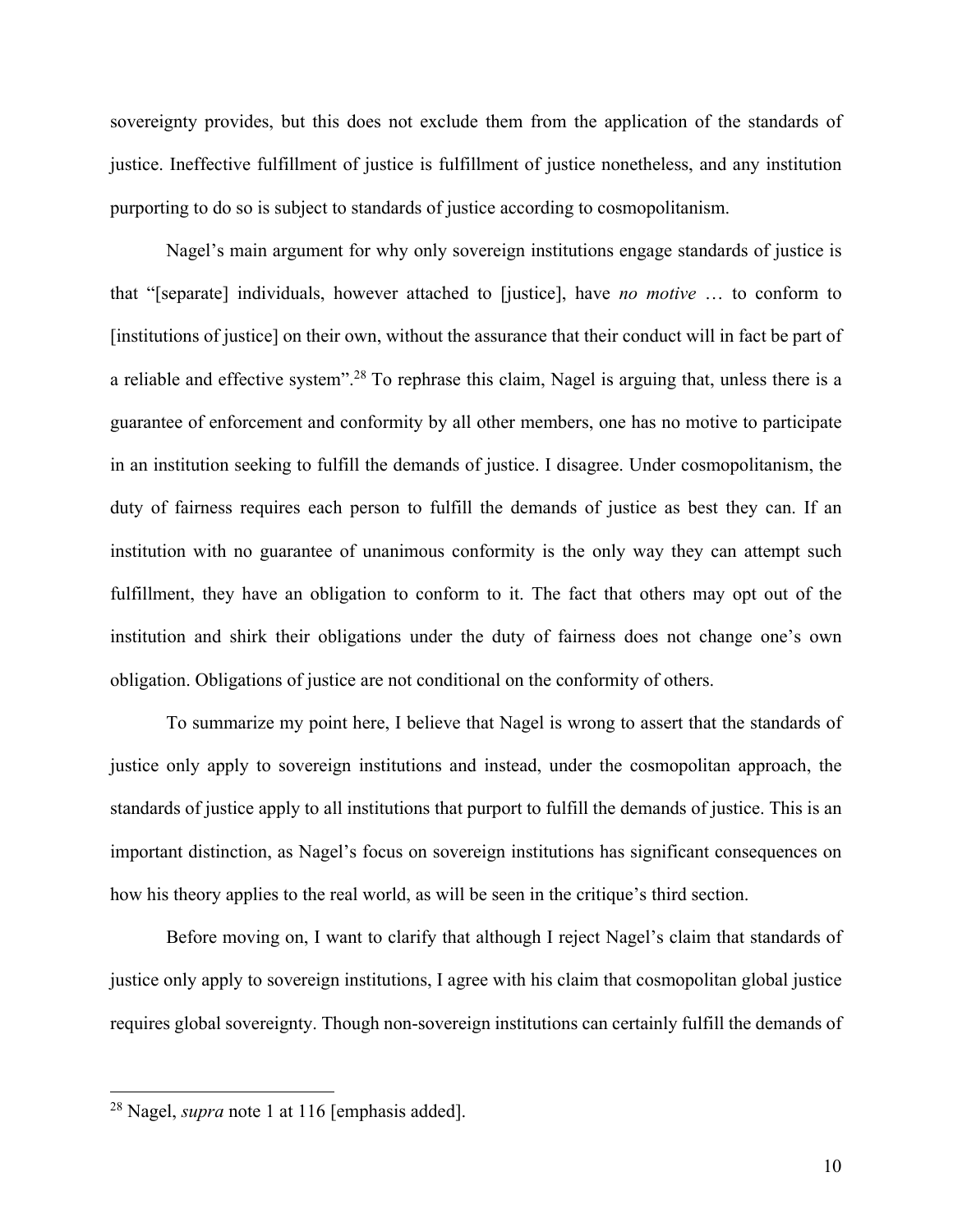justice to varying degrees, sovereignty is required to ensure unanimous conformity. Fully satisfying the demands of justice requires universal conformity to a single system of institutions; there must be a method of enforcement and no possibility of opting out. Accordingly, cosmopolitan global justice would indeed require global sovereignty.

#### **B) Limiting the Scope of Justice to the State on the Cosmopolitan View**

In discussion of why he finds the political conception more compelling, Nagel asserts his belief that "the political conception is accepted by most people in the privileged nations of the world...".<sup>29</sup> While I believe that most people in privileged nations believe their obligations of justice stop at the border, this does not mean that they accept the political conception. Restricting the scope of justice to the boundaries of one's state is not unique to the political conception and, as I will demonstrate, it can be achieved while still endorsing cosmopolitanism.

To begin, consider how cosmopolitanism understands state sovereignty. While cosmopolitanism does not view sovereignty as a prerequisite of justice, it also does not ignore sovereignty's role in meeting the demands of justice. By exercising their sovereignty, states can ensure unanimous conformity with state institutions, guaranteeing consistent standards of justice across their citizens. This allows sovereign institutions to fulfill the demands of justice far better than their non-sovereign counterparts. As such, cosmopolitanism would view state sovereignty as a very valuable asset. However, as Nagel points out "[if] one takes the cosmopolitan view, the existence of separate sovereign states is an unfortunate obstacle… to the establishment or even the pursuit of global justice".<sup>30</sup> While the existence of multiple sovereign states does stand in the way of realizing a global sovereign, the sovereignty of these states allows them to create institutions

<sup>29</sup> Nagel, *supra* note 1 at 126.

<sup>30</sup> *Ibid* at 119.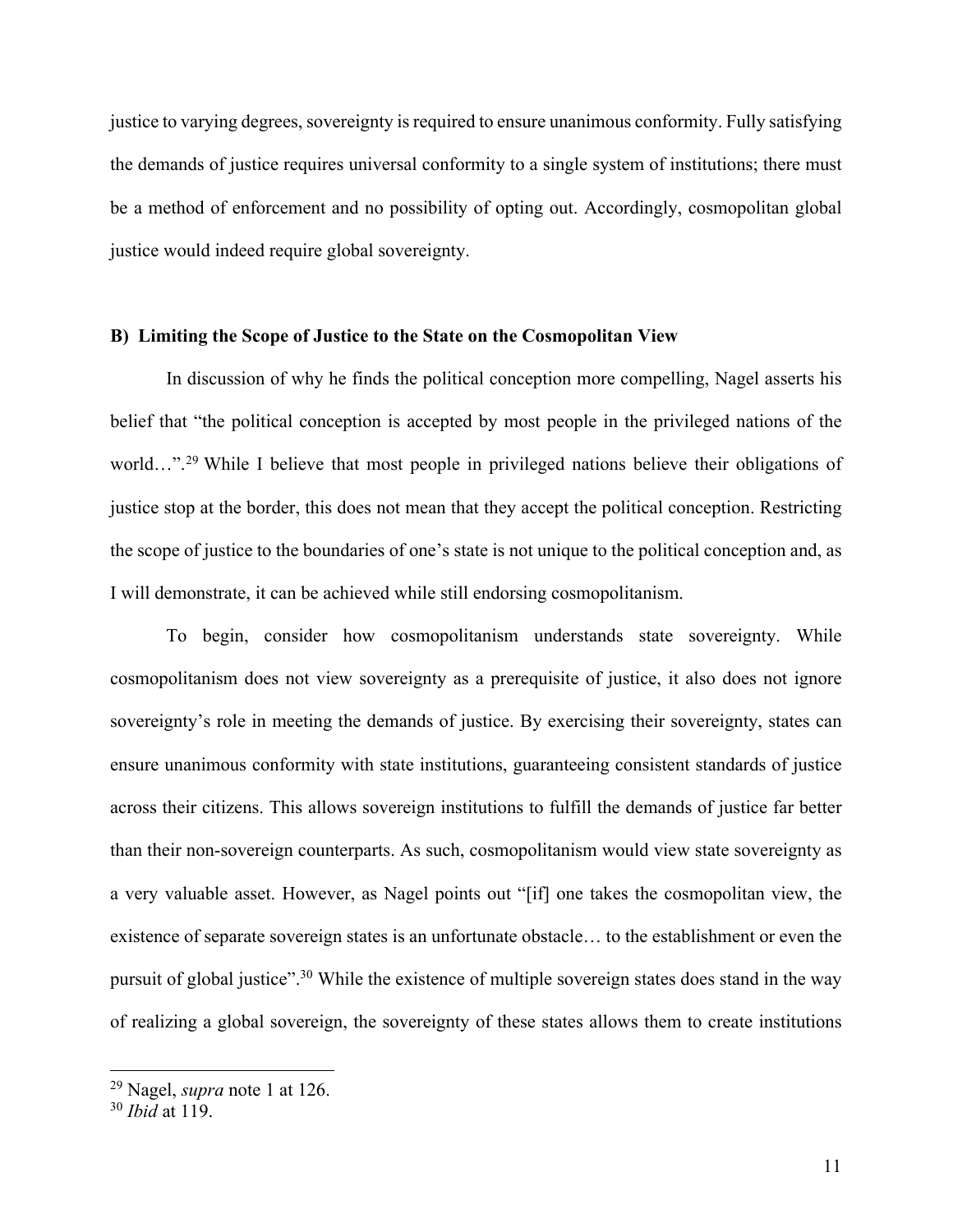that are far more effective at fulfilling the demands of justice that they owe to their citizens. This fulfillment is imperfect, since each state will satisfy the demands of justice to its own standards, and perfect fulfillment of the demands of justice would still require a global sovereign. However, this imperfect satisfaction is far superior to the degree of satisfaction that would be achievable if one were to reject state sovereignty altogether. While such a rejection would allow for a streamlined process of achieving global sovereignty, the demands of justice would go largely unfulfilled while the world agreed upon a global sovereign. In other words, though sovereign states impede the process of achieving global sovereignty, they ensure a much higher level of fulfillment of the demands of justice in the meantime. As such, it is not incompatible with cosmopolitanism to endorse state sovereignty.

Having established that, in the absence of a global sovereign, cosmopolitanism can endorse state sovereignty, the question remains how this endorsement can limit the scope of justice. Recall that cosmopolitanism is founded on the belief that "the demands of justice derive from an equal concern or a duty of fairness that we owe in principle to all our fellow human beings..."<sup>31</sup> Though it may seem incompatible to restrict the scope of justice to state borders while maintaining this duty of fairness, I believe it can be done through the right to self-determination. As understood by the UN, the right to self-determination is the right to freely choose one's sovereignty without interference, which naturally imposes a duty on all states to respect the sovereignty of other nations. <sup>32</sup> I believe the cosmopolitan view would endorse a right to self-determination, as doing so would ensure states can create institutions with a guarantee of unanimous conformity; a task that requires their sovereignty to be respected.

<sup>31</sup> Nagel, *supra* note 1 at 119.

<sup>32</sup> *Declaration on the Granting of Independence to Colonial Countries and Peoples*, GA Res 1514 (XV), UNGA, 15th Sess, UN Doc A/RES/1514, (1960) 66.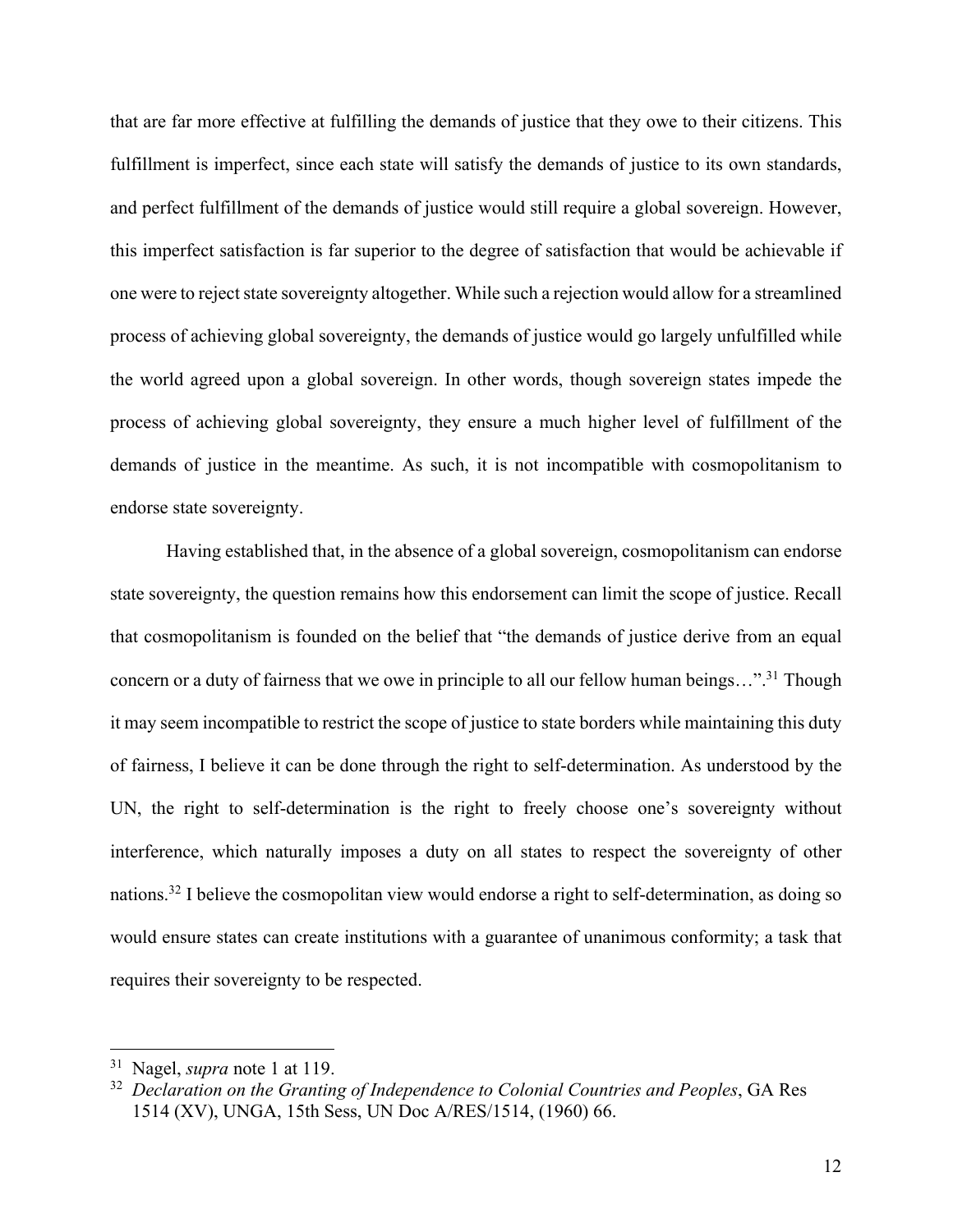The endorsement of the right to self-determination would also place a limit on the scope of each country's institutions of justice. While the universal duty of fairness may obligate a country to fulfill the demands of justice of the citizens of a foreign nation, the right to self-determination requires that they do so while still respecting the sovereignty of that nation. For example, a country could fulfill the demands of justice of those in foreign nations through foreign aid and humanitarian projects, as those methods respect the sovereignty of the recipient. Conversely, a country extending the scope of its institutions of justice to include the citizens of a foreign country demonstrates a clear disregard for the sovereignty of that foreign country. On the cosmopolitan view, fulfilling the demands of justice of state citizens is the fundamental purpose for state sovereignty; attempting to hijack that duty away from another country would be undermining the very purpose their sovereignty serves. As such, the cosmopolitan view can restrict the scope of justice to state borders and justify such restriction through the right to self-determination.

#### **C) Cosmopolitanism is the Superior Theory**

Having established that cosmopolitanism can endorse limiting the scope of justice to the borders of the state, I will now address why one should choose it over Nagel's political conception. I believe cosmopolitanism is superior to Nagel's view in both theory and practice, offering a far clearer rationale and having greater applicability to the real world.

#### *I. Theory – Clarity in Rationale*

Recall Nagel's justification for restricting the scope of justice to state borders: justice is dependent on the positive rights of citizenship,<sup>33</sup> meaning that only citizens can make demands of

<sup>33</sup> Nagel, *supra* note 1 at 127.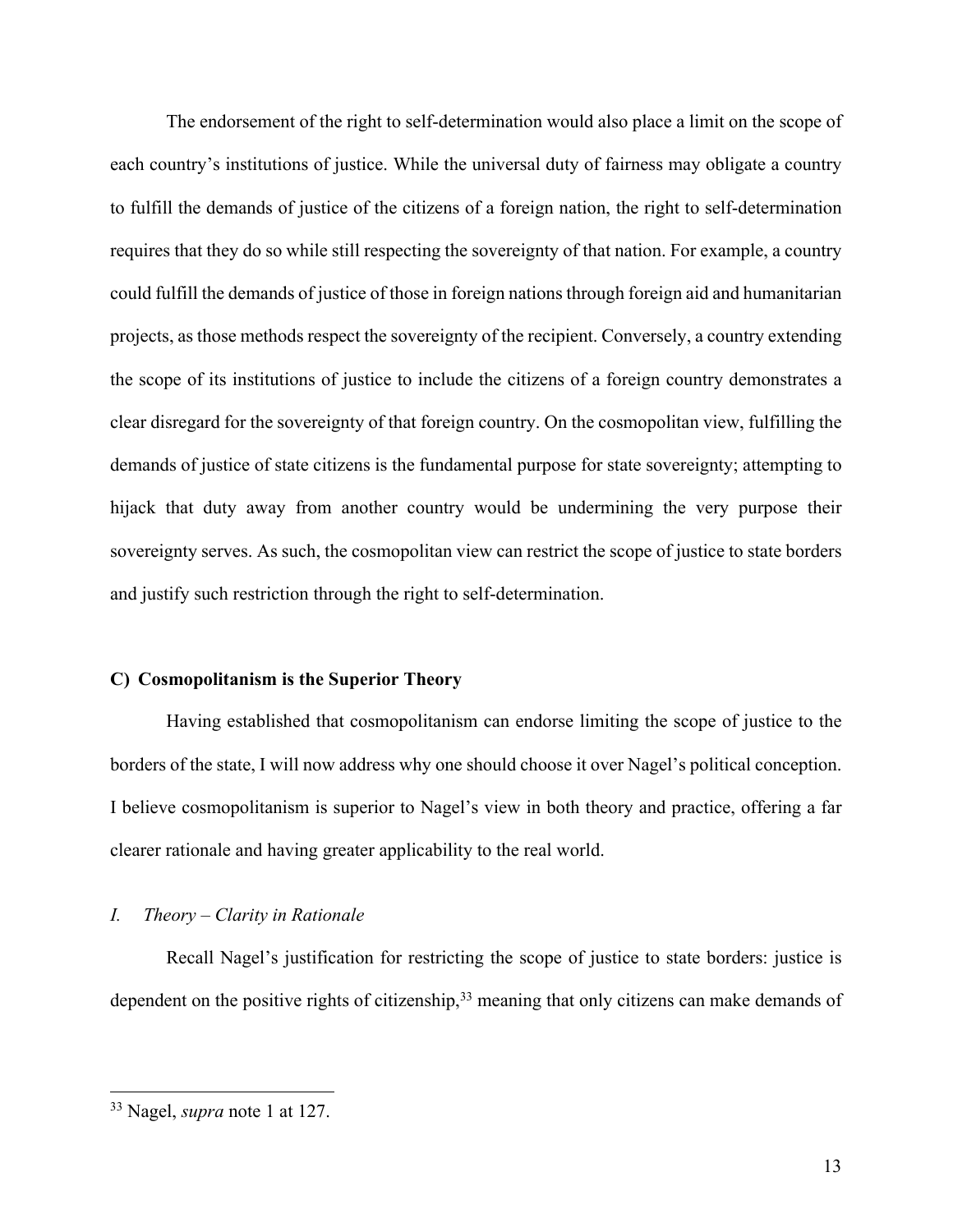justice and only from other citizens.<sup>34</sup> The reason why citizenship serves as the basis for relations of justice is that citizens are simultaneously authors and subjects of their states' institutions.<sup>35</sup> While it is not very clear what Nagel means by citizens being the 'authors' of their states' institutions, he provides some explanation in the following passage:

I believe [what distinguishes citizenship from other arbitrary traits] comes from a special involvement of agency or the will that is inseparable from membership in a political society. Not the will to become or remain a member, … but the engagement of the will that is essential to life inside a society, in the dual role each member plays both as one of the society's subjects and as one of those in whose name its authority is exercised. One might even say that we are all participants in the general will.<sup>36</sup>

As evidenced by his reference to Rousseau's 'general will', Nagel's argument here seems to be that states represent the collective will of their citizens and, as such, that when a state acts it acts in the name of its citizenry. Since the state serves the collective will of its citizens, each citizen is somewhat responsible for the state's institutions. Accordingly, citizens serve as the 'authors' of their state's institutions in the sense that they authorize the state's actions, which they are then subject to. This shared authorship entitles them to make demands of justice from each other. It then follows that non-citizens, as they do not share this authorizing role, cannot make such demands.

I find this reliance on the concept of a 'collective will' rather problematic for Nagel's political conception. Participation in the collective will is what separates citizens from non-citizens; it is what distinguishes those entitled to justice from those that are not. Despite this crucial role, however, Nagel never explains what this participation entails, and so we are left to speculate as to what acts might constitute participation in the collective will.

So what kind of act would we be looking for? Obviously, the act must have some influence over the government to count as influencing the collective will. The act must also be ubiquitous

<sup>34</sup> Nagel, *supra* note 1 at 130.

<sup>35</sup> *Ibid* at 128-129.

<sup>36</sup> *Ibid* at 128.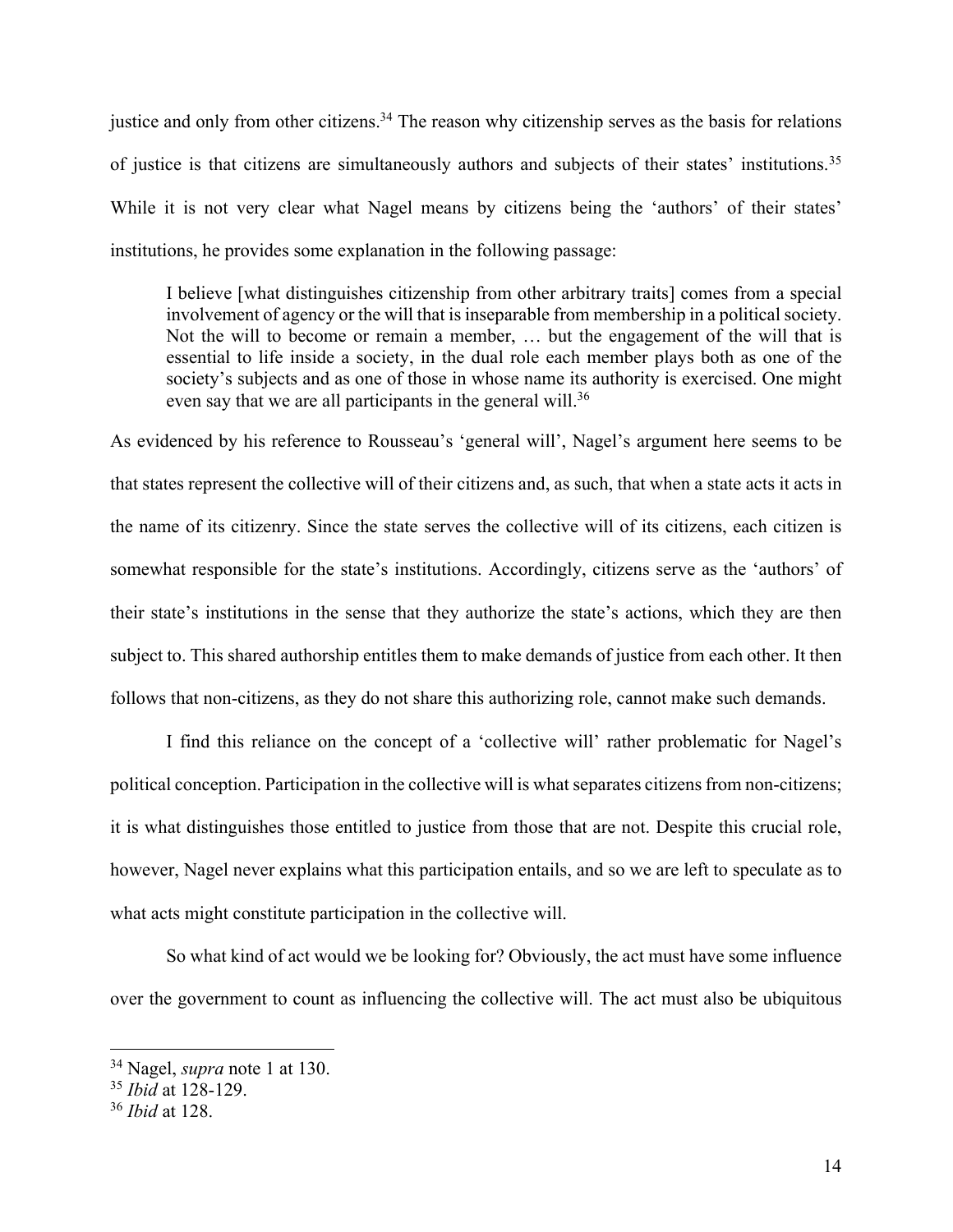among citizens, as all citizens are participants in the collective will. Lastly, the act must be exclusive to citizens; otherwise, noncitizens would have just as much of a claim. With these criteria in mind, voting in democratic elections seems like the ideal choice. Since elections determine who makes up the government, and voting rights are reserved exclusively for citizens, voting seems like the perfect example of citizens acting as authors of their states. Upon further inspection, however, this proves inaccurate. While it is easy to say that those who voted for the party that took office are contributing to the collective will, what about everyone else? Clearly those that voted for a different party believe the current government does not represent their beliefs; one could hardly say they are being represented in the collective will. Likewise, those disenfranchised due to youth or mental incapacity can't participate in the general will. And then there are those who chose not to vote and those who simply forgot. The act of voting is only representative of participation in the collective will for a portion of citizens; have all the rest lost their entitlement to justice? Not to mention, not all countries hold democratic elections; would failure to do so invalidate their institutions of justice? With the seemingly surefire example of voting proving problematic, it is difficult to imagine an activity that is ubiquitous among, and exclusive to, citizens that could constitute participation in the collective will. While acts like political protest and activism would certainly influence the government, they are neither ubiquitous nor exclusive to citizens.

In response to this, Nagel might raise the following defense: while one cannot point to a specific activity that equates to participation in the collective will, there is a more general sense by which citizens participate. It could be that there are several passive things citizens do on a daily basis to contribute to the collective will. While I can understand the sentiment behind this defense, the question of what participation in the collective will entails demands a more concrete answer. According to Nagel's argument, participation in the collective will is something so important and unique to citizens that it allows citizenship, an otherwise arbitrary trait, to serve as the basis for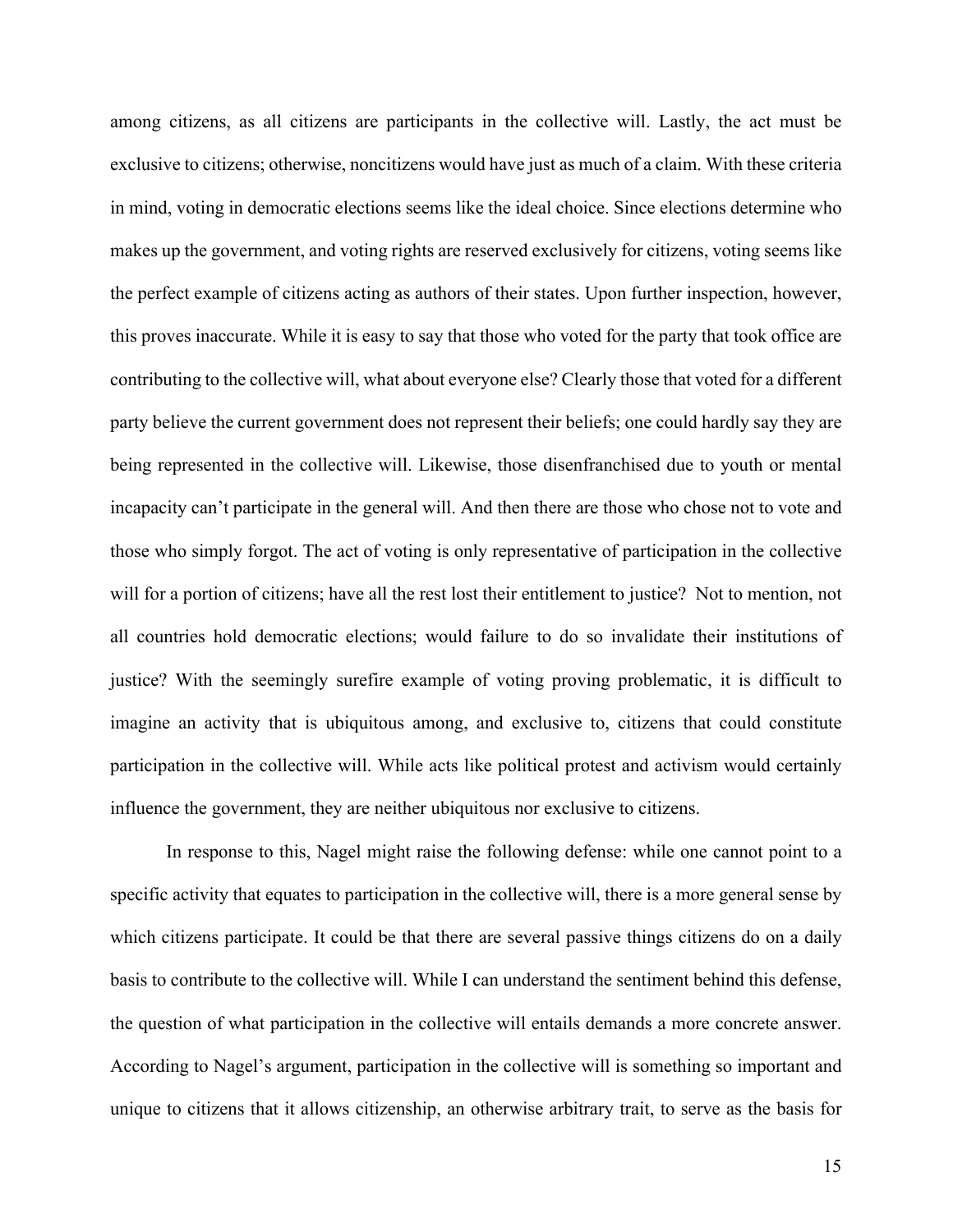claims of justice. Considering the vital role it plays, being unable to explain or provide an actual example of what participation in the collective will looks like severely undercuts the strength of Nagel's argument. Such is the crux of the issue with the Nagel's focus on citizenship; the idea that citizens are 'authors' of their state's institutions by participation in some collective will is too vague a concept to serve as justification for limiting the scope of something as important as distributive rights, as it is unclear what said participation even entails.

Now, compare Nagel's rationale to the reasoning I provided for limiting justice on the cosmopolitan view (see section B). First, everyone has a claim to justice based on the universal duty of fairness owed to all human beings. Second, cosmopolitanism values state sovereignty for its role in greatly improving the ability of state institutions to fulfill the demands of justice, and would therefore endorse a right to self-determination to protect state sovereignty. And third, the scope of obligations owed by the state is limited to those within its borders by the duty to respect the sovereignty of other states. My argument relies on straightforward concepts and provides a clear rationale for each step. Following this comparison, it is apparent that the cosmopolitan view offers a far clearer rationale for limiting the scope of justice than Nagel's political conception.

#### *II. Practice – Applicability to the Real World*

In addition to using vague concepts as key justifying principles, Nagel's political conception is also incapable of explaining socioeconomic justice as it functions in the real world. Recall, Nagel's political conception holds that "[the] full standards of justice … apply only within the boundaries of a *sovereign* state…"37 By Nagel's account, a state without sovereignty lacks the coercive power to impose a duty of justice on its citizens and, as such, justice cannot exist within its borders. Yet, in reality, there are countries without sovereignty that provide socioeconomic

<sup>37</sup> Nagel, *supra* note 1 at 121-122 [emphasis added].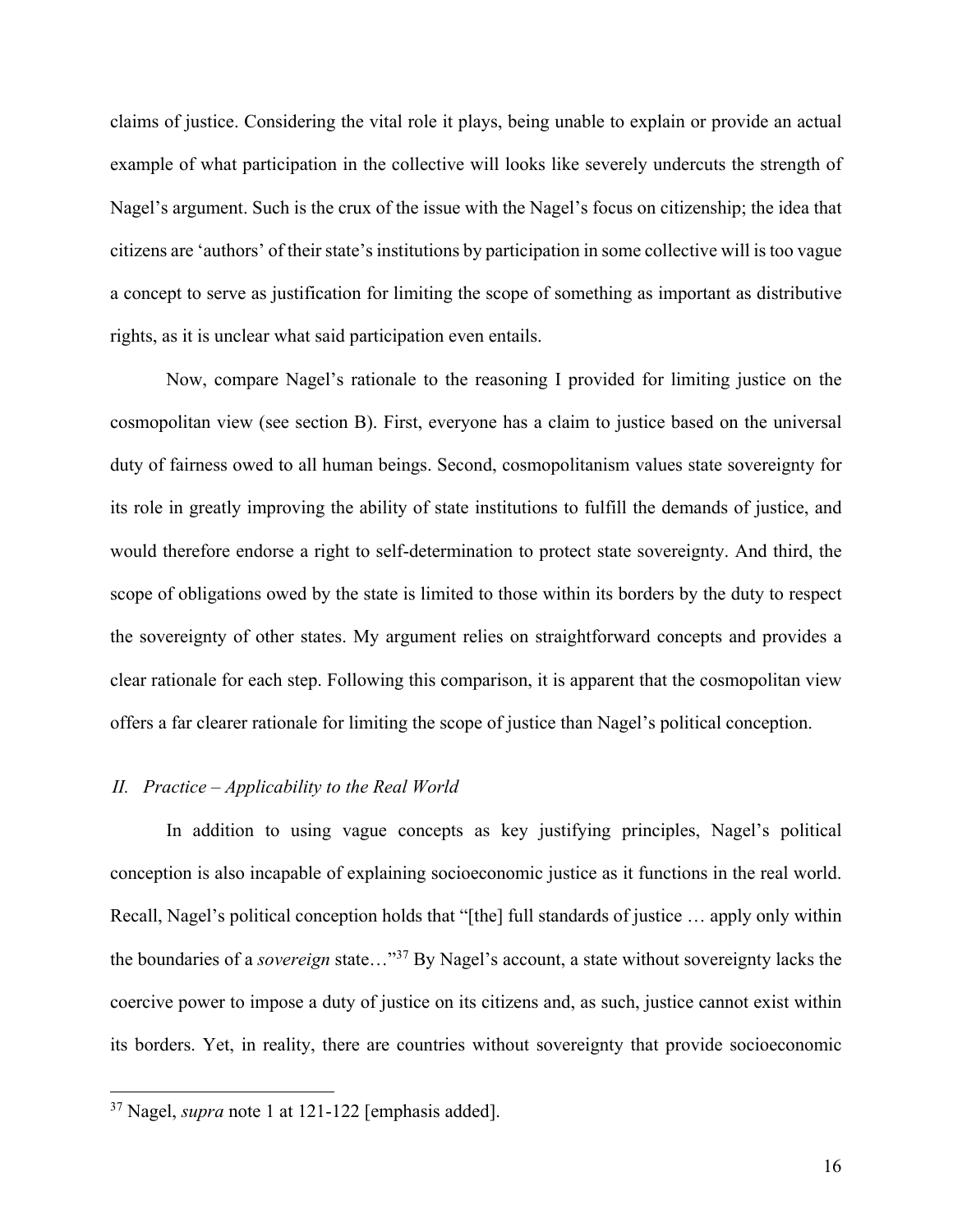justice for their citizens without issue.

Consider the case of Gibraltar. Gibraltar is a British Overseas Territory under the sovereignty of the United Kingdom. Though under the UK's sovereignty, citizens of Gibraltar are not citizens of the UK and do not participate in its elections or social institutions. Instead, Gibraltar is a self-governing country with its own complex systems of law, education, and taxation. Most notably, Gibraltar's government has its own system of socioeconomic justice, offering welfare, social insurance, and a variety of other benefits to its citizens.<sup>38</sup>

How would Nagel's political conception understand justice with respect to Gibraltar? Under Nagel's view, the demands of justice are based upon the positive rights associated with citizenship to a sovereign state. <sup>39</sup> As Gibraltar is not a sovereign state, its citizens have no claim to justice. Following from this, Gibraltar's government owes no obligations of justice to its citizens, and all the benefits it has thus far provided them are merely charity that could be revoked at any time. Additionally, Gibraltar's institutions are not held to any standards of justice, as those are exclusively reserved for sovereign institutions. Lacking any standards of justice, Gibraltar's government can choose to allocate its social resources along arbitrary lines, such as race or gender, if it so chooses. This view of Gibraltar is problematic, to say the least.

Finally, consider how cosmopolitanism would understand justice with respect to Gibraltar. Regardless of whether they are citizens of a sovereign state, Gibraltar's citizens are human beings and have a claim to justice through the universal duty of fairness. Gibraltar's social institutions, though not the product of a sovereign government, are still held to the standards of justice, as said standards apply universally. Unlike Nagel's theory, cosmopolitanism would treat Gibraltar the

<sup>38</sup> "Benefits", (last visited 18 Nov 2019) online: *HM Government of Gibraltar*, < https://www.gibraltar.gov.gi/income-tax-office/department-social-security/social-security-andbenefits/benefits > [http://archive.is/Bmb7k]

<sup>39</sup> Nagel, *supra* note 1 at 127.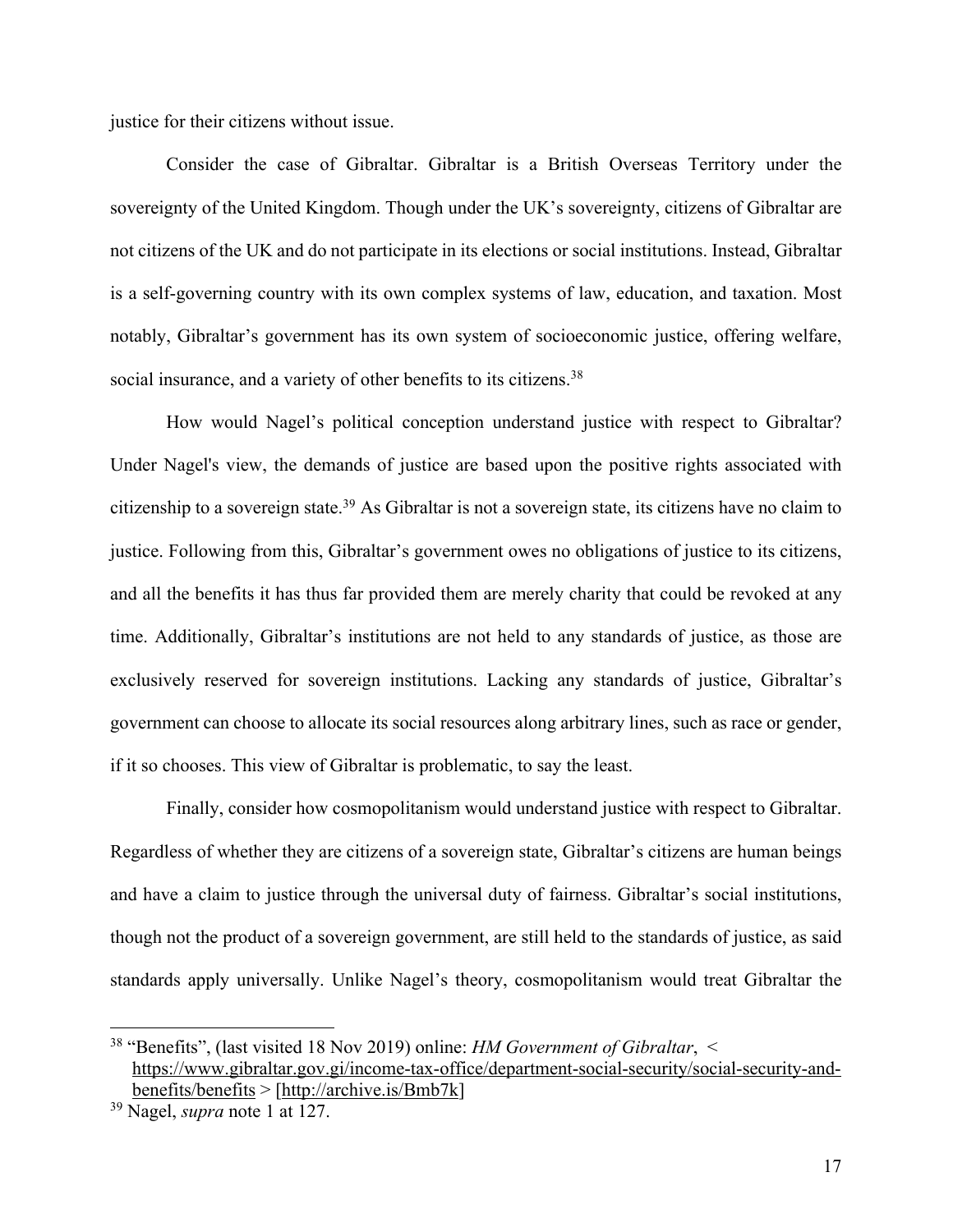same way it would any sovereign country, awarding its people the same rights to justice and holding the country's institutions to the same standards of justice.

Comparing these two understandings of justice in Gibraltar, I think it is quite clear that cosmopolitanism better accounts for justice as it functions in the real world. Moreover, Gibraltar is not a unique case, as there are fourteen British Overseas Territories. There are also numerous constitutional monarchies such as Canada that lack their own sovereignty. As the case of Gibraltar demonstrates, exclusively reserving standards of justice for sovereign states and refusing to acknowledge non-sovereign institutions as sites of justice poses a serious problem for Nagel's theory. Cosmopolitanism, recognizing universal standards of justice, is unfazed by countries with varying levels of sovereignty, including those with no sovereignty at all. As a result, cosmopolitanism provides a more accurate account of how justice functions in practice.